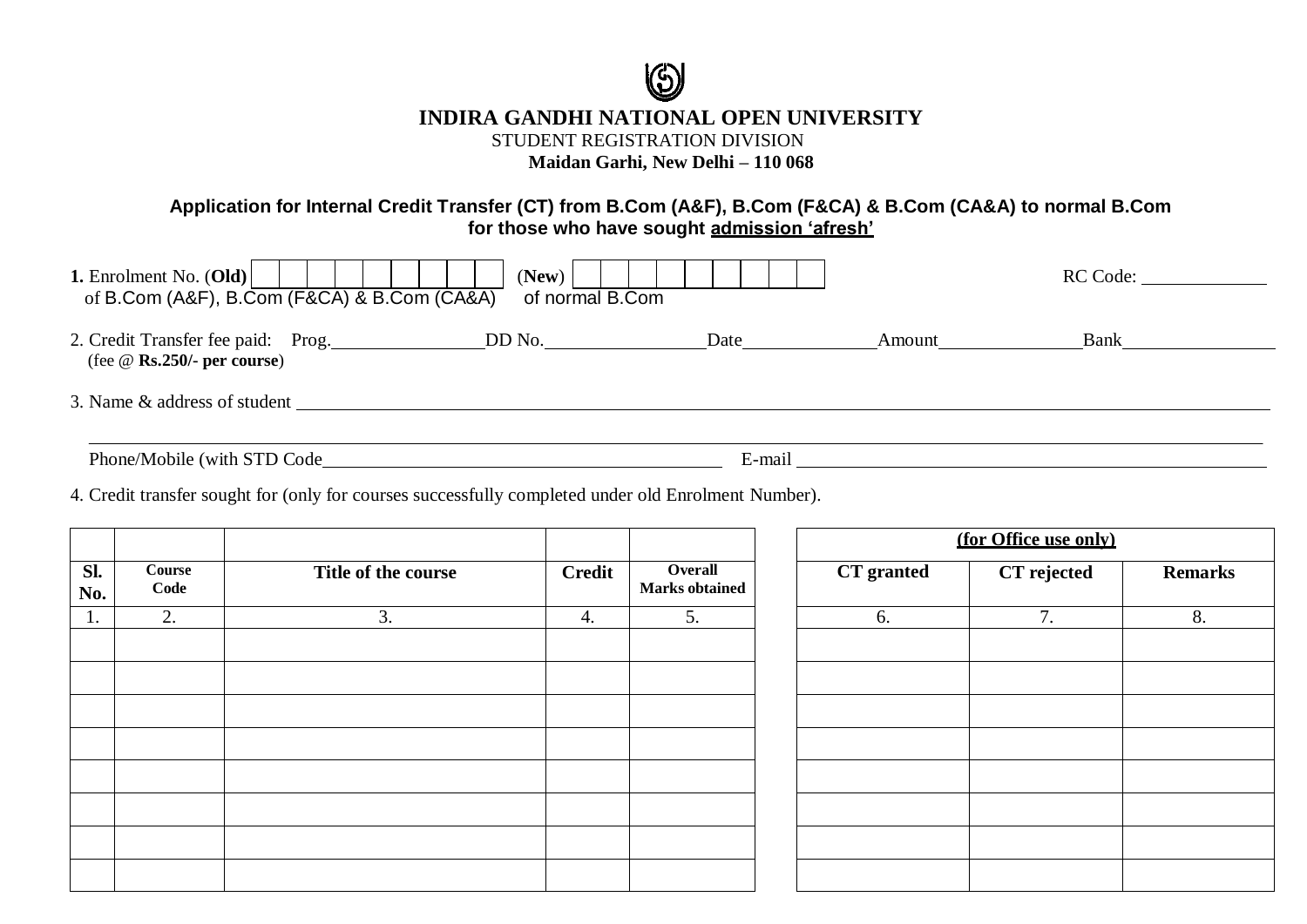#### **UNDERTAKING**

I, sa student of B.Com Programme of IGNOU, request for Internal Credit Transfer of the courses successfully completed by me under old Enrolment No. of B.Com (A&F), B.Com (F&CA), B.Com (CA&A) (Please tick the relevant programme completed by me under old Enrolment No.<br>code), as detailed above. I undertake **not** to revive the registration of these courses for credit transfer to any other programme of the university. Option exercised herein is firm and final. Self-attested copies of Marksheet/Grade Card are enclosed. I understand that **credit transfer will not be granted for the course(s) wherein the syllabus has been revised** by the university.

Mail this Credit Transfer form along with **Demand Draft** to:

**The Registrar, Student Registration Division, Indira Gandhi National Open University, Block 3, Maidan Garhi, New Delhi – 110 068.**

| Signature of Student |  |
|----------------------|--|
|                      |  |

Date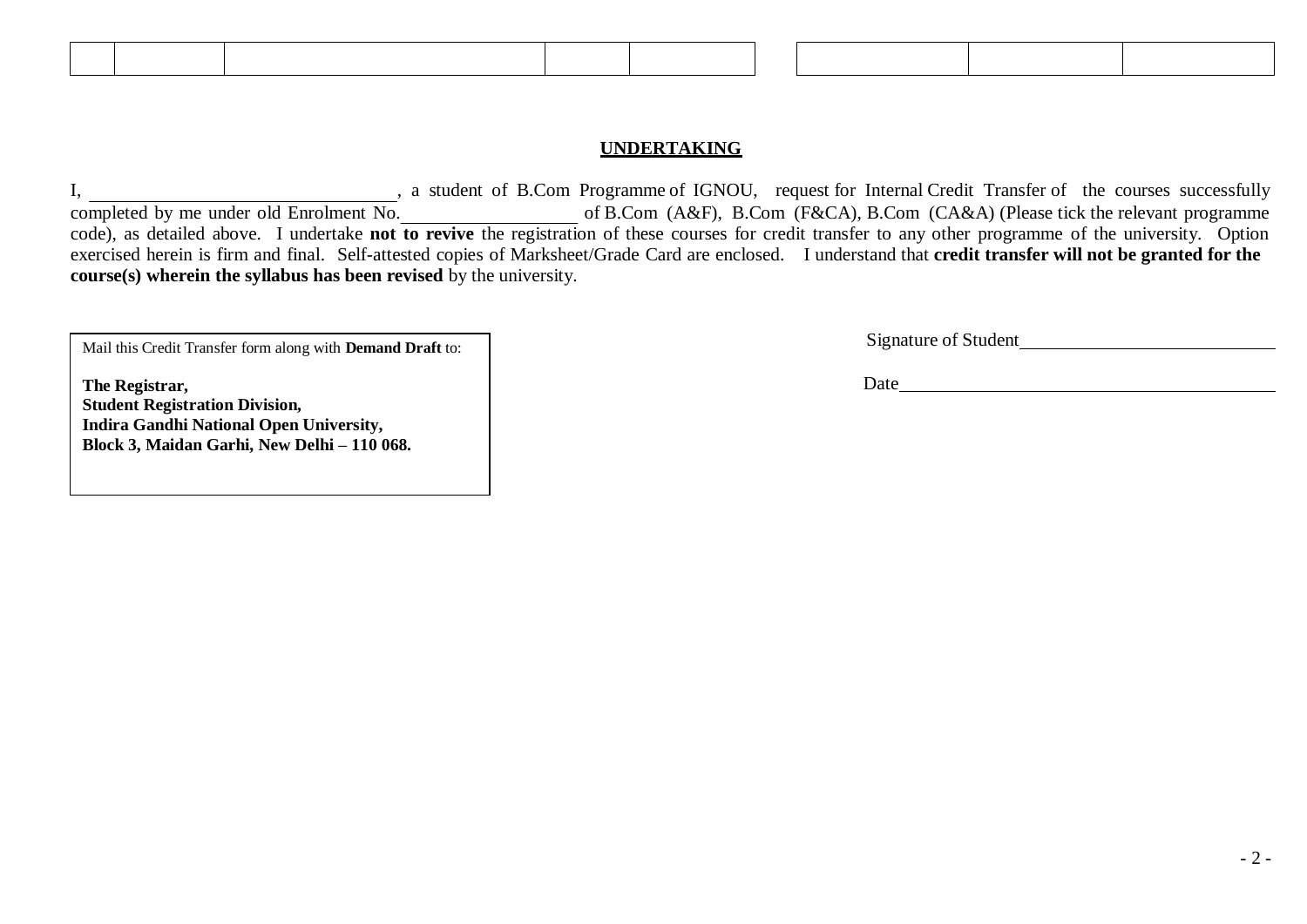## **Rules & Regulations**

#### **[Internal Credit Transfer (CT) for BDP (B.A/B.Com/B.Sc./BTS/BSW]**

- **(i) Full credit transfer would be allowed if the syllabus and methodology now in vogue are similar to that governing the student under the old enrolment.**
- **(ii) Credit transfer fee @Rs.250/- per course**, is to be paid by way of a Demand Draft drawn in favour of **'IGNOU' payable at New Delhi**.
- (iii) Students would be allowed to change the courses registered for the  $1<sup>st</sup>$  year under new Enrol.No., against the left over courses of  $2<sup>nd</sup>$ and/or 3rd year, **subject to maximum of 32 credits** in a given academic year, by remitting the prescribed fee. For this, they will have to apply separately in the prescribed Form (enclosed as **Annexure-I**). A **separate Demand Draft be submitted for change of course (**fee (**@Rs.350/- per course** for **2 or 4 credit** and **@Rs.700/- per course** for **above 4 credits**).
- (iv) Change of course is permitted in the 1<sup>st</sup> year; provided the **left-over courses do not exceed 32 credits**. If the left-over courses exceed 32 credits, then the students can apply for change of course when they re-register for the  $2<sup>nd</sup>$  year courses in the new Enrol.No.
- **(v)** Change of course is accepted in **'one go' only.**
- **(vi)** Under no circumstances students will be allowed to opt more than **32 credits in a year** under new Enrol.No.
- **(vii)** A student is required to complete courses worth **96 credits only**, including the credit transfer allowed courses, for the award of Bachelor's degree (B.A/B.Com/B.Sc./BTS/BSW) under New Enrolment Number.
- (viii) If the dates of counselling and/or practical classes clash by way of merging the left over courses of  $1<sup>st</sup>/2<sup>nd</sup>/3<sup>rd</sup>$  year, students are required to **apply for repeat/missed practical(s)** to the Regional Director concerned, **in the next cycle/ session**, as per University rules.
- **(ix)** Students are required to spend at least a **minimum of one year duration** to complete the left over courses in the new Enrolment Number, provided the courses do not exceed 32 credits. If the left over courses exceed 32 credits, the duration for completion of the programme would be extended further depending upon the no. of credits for the left over course(s).
- **(x) For issue of self-instructional material of changed course(s), if any, students may contact the respective Regional Centre.**
- **(xi)** As usual, all Credit transfer cases of BDP would be directly handled by Student Registration Division(SRD) at Headquarters. If required, SRD will forward to the School concerned to examine the admissibility of credit transfer or otherwise.

\* \* \* \* \*